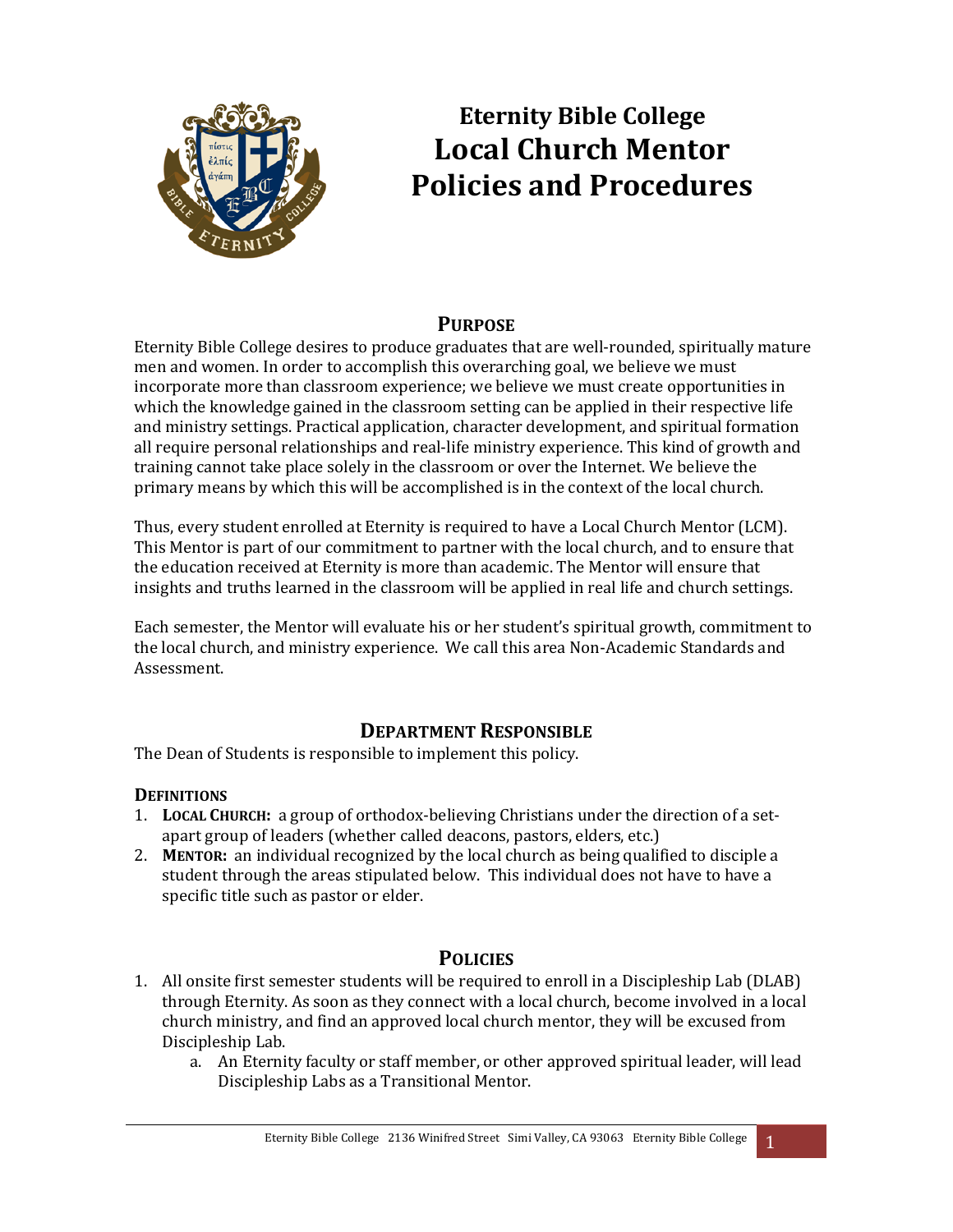- b. Under the supervision of the Transitional Mentor, the student will be required to actively pursue a local church in which to serve and a mentor under which to learn and grow.
- c. Until a long-term Mentor is found, the student will meet with the Transitional Mentor for encouragement, accountability, and help in adjusting to life at Eternity.
- 2. All Distance Education (DE) students must have a Mentor from their local church before they can enroll for classes.
- 3. The Mentor will function as the primary connection between the school and the local church. As such, all disciplinary concerns, assessments, etc. will be communicated through the Mentor. Eternity reserves the right to inform the student's Mentor of any and all issues related to the student's performance including but not limited to disciplinary matters, character issues, academic performance, and ministry involvement.
- 4. Regular communication between the student, Mentor, and school will be required as specified below.
- 5. Mentors should be the same gender as their student, with exceptions made only when church leadership recommends otherwise.

# **PROCEDURES**

## **1.** Establishing the Relationship

- a. The student is entirely responsible to find an appropriate Local Church Mentor.
- b. All students must submit the name, address, email, and phone number of their Mentor **at the beginning of the semester** (except for onsite first semester students enrolled in a Discipleship Lab).

## **2. Communication / Reporting**

- a. If at some time during the semester the student desires to change Mentors, a written request must be submitted to the Director of Church Relations and an interview may be required. Changing mentors or local churches frequently may be a cause for dismissal on non-academic grounds.
- b. At the end of each semester, the Mentor will fill out an online Assessment Form to establish if the minimum topics were covered and how well the student is doing in non-academic areas.

## **3. Discipline**

- a. If an issue or concern comes to the attention of a member of the faculty or staff of Eternity Bible College:
	- i. That faculty / staff member will first attempt to talk with the student as any believer would do with another believer (Matthew 18:15-20).
	- ii. If the issues are still unresolved, the faculty  $/$  staff member shall communicate to the Student that the issue is being referred to the student's Mentor and/or other Eternity personnel.
	- iii. Eternity personnel will follow up with the LCM to assure the issue is being handled.

## b. Non-Academic Dismissal

Reasons for Non-Academic Dismissal may include but are not limited to: character issues, laziness, financial irresponsibility, plagiarism, cheating, moral failure, frequent changing of churches and/or Mentors.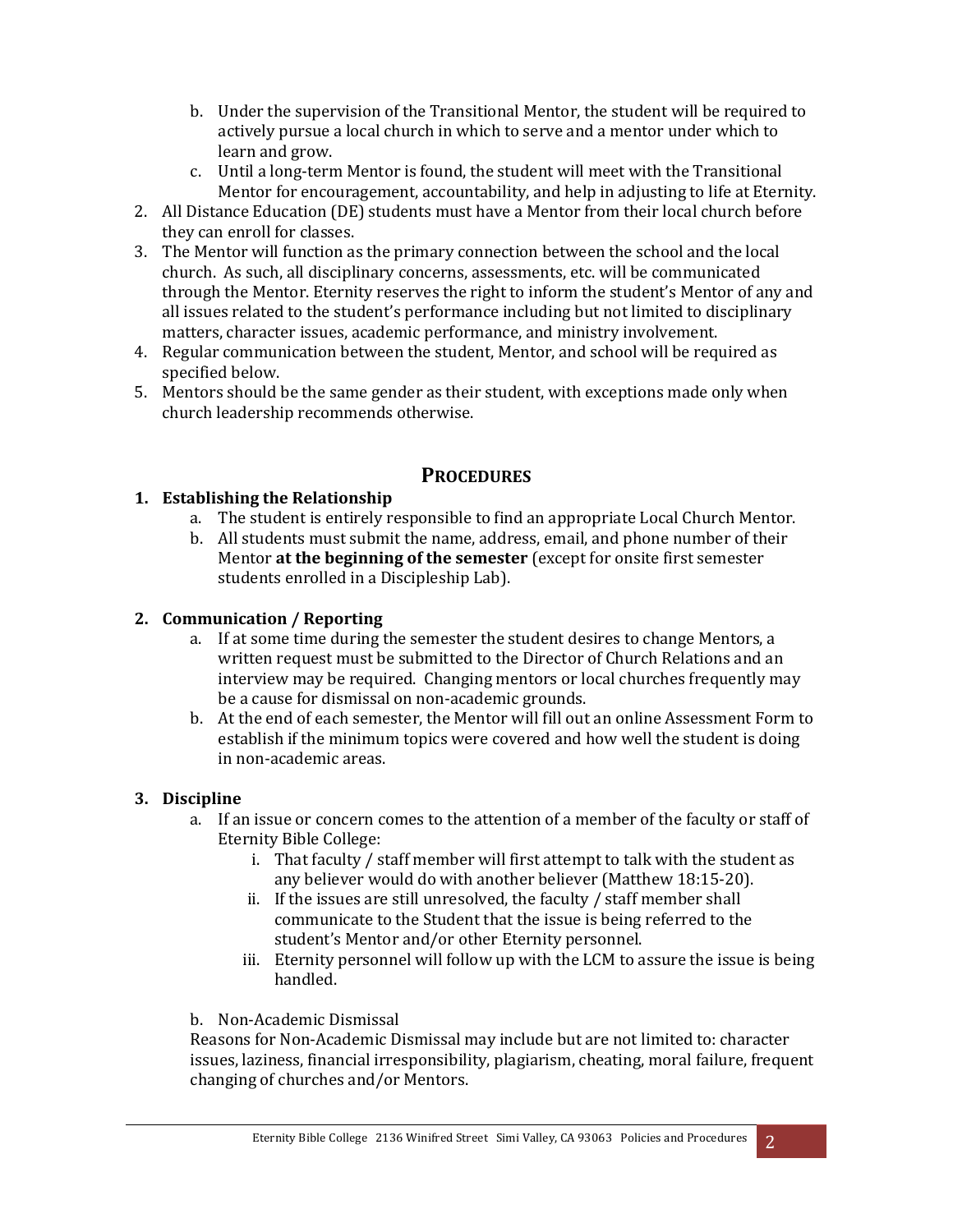- i. If a Mentor or Eternity personnel think it is appropriate to recommend a student for Non-Academic Dismissal, they shall first discuss the matter with the student in person and show the student in writing why they are recommending their dismissal.
- ii. The Mentor shall then submit the written reason for the Non-Academic Dismissal recommendation to the appropriate Eternity personnel. The Mentor may also include suggestions for actions to be taken prior to readmission, should the faculty choose to dismiss the student.
- iii. Eternity personnel may at this juncture seek additional information (from the student, Mentor, or other interested party).
- iv. The Mentor will present the Non-Academic Dismissal recommendation to the faculty for consideration and implementation. The faculty will make the final decision regarding the student's dismissal and requirements for re-admission.
- v. Appeals should be made in writing to the Dean of Students

# **MINIMUM NON-ACADEMIC STANDARDS TO BE COVERED**

The following descriptions/questions are meant to facilitate assessment of the student. They are not meant to be addressed in list fashion, but rather provide a guide to a full and wellbalanced spiritual life. The spiritual life can never be reduced to a list of character qualities, traits, or activities.

Mentors should feel free to add his/her comments and thoughts about other areas of the students' life as is appropriate. Eternity desires to understand as much as possible each student's character and non-academic development.

We recognize that some of these categorical designations will overlap. The goal is to be thorough and complete, not categorical.

#### **1. SPIRITUAL DISCIPLINES**

- a. Prayer
- b. Scripture Intake (reading, study, memorization, meditation)

GUIDELINES

- What evidences do you see that the Spirit of God is alive and working in the student  $-$  that they are truly "in Christ" (Romans 8:9)?
- How would you describe the student's participation in the life of your local body?
- Describe the student's prayer life and other spiritual disciplines.
- **2. CHARACTER AND CONDUCT:** *A Lifestyle of Spirit-Empowered Christ-like Character and Conduct*
	- a. Love
		- i. Directed toward spouse (if applicable)(Eph  $5:22-33$ ; 1 Pet  $3:1-7$ )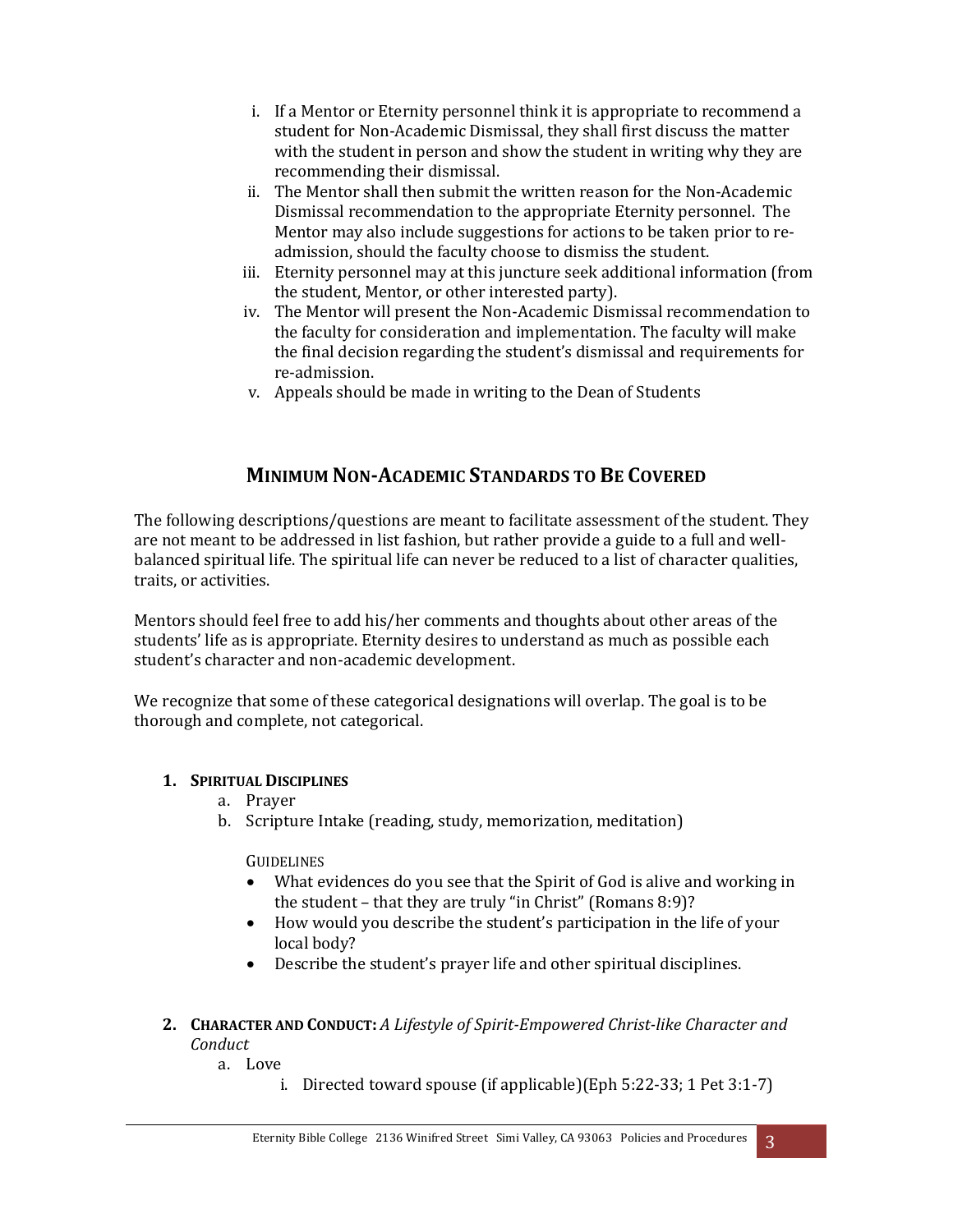- ii. Directed toward believers (John 13:34-35; Rom 12:9-13; 1 Cor 13; Gal 5:13-15; Eph 5:2; Col 3:14; 1 Pet 1:22-25; 4:8; 1 John 2:7-11; 3:11-18; 4:7-21)
- iii. Directed toward neighbor (Rom 13:8-10)
- iv. Directed toward enemy (Mat  $5:43-48$ ; Rom  $12:14-21$ )
- b. Joy (Gal  $5:22$ ; Phi  $4:4$ ; 1 The  $5:16$ )
- c. Peace (Gal 5:22; Col 3:15)
- d. Patience  $\left($  Gal 5:22; Eph 4:2; Col 3:12)
- e. Kindness (Gal 5:22; Eph 4:32; Col 3:12)
- f. Goodness  $(Gal 5:22)$
- g. Faithfulness (Gal 5:22)
- h. Gentleness (Gal  $5:22$ ; Eph  $4:2$ )
- i. Self-Control (Gal  $5:22$ ; 2 Pet  $1:6$ )
- j. Humility (Eph 4:2; Col 3:12; Jam 4:1-10; 1 Pet 5:5-7)
- k. Forbearance  $(Eph 4:2; Phi 4:5; Col 3:13)$
- l. Truthfulness  $(Eph 4:25; Col 3:9-11)$
- m. Righteousness (Eph 4:26-27)
- n. Work/Labor (Eph 4:28; 1 The 4:9-12)
- o. Speech (Eph 4:29-30; Jam 3:1-12)
- p. Purity (1 Cor 6:12-20; Eph 5:3-21; Col 3:5-7; 1 The 4:1-8)
- q. Holiness (2 Corinthians 6:11-7:4; 1 Pet 1:13-16)
- r. Moral Excellence (2 Pet 1:5)
- s. Knowledge (2 Pet 1:5-6; 3:18)
- t. Perseverance (Rom 5:3-5; Heb 10:35-12:3; Jam 1:2-18; 2 Pet 1:6)
- u. Godliness  $(2$  Pet  $1:6-7)$
- v. Brotherly Affection (Rom 12:10; Heb 13:1; 2 Pet 1:7)
- w. Compassion (Col 3:12)
- x. Tenderness  $(Eph 4:32:1 Pet 3:8)$
- y. Gratitude/Thankfulness (Eph 5:20; Col 3:15; 1 The 5:18)
- z. Obedience (Jam 1:19-27; 1 John 2:3-6; 3:21-22; 5:1-4)
- aa. Sensibility (Titus 2; 1 Pet 4:7)

**GUIDELINES** 

- Please describe your overall assessment of the student's character and conduct.
- Do you see a Christ-like pattern of living in the student's life (consistent with the pattern taught in passages like Mark 8:27-9:1; Rom 6:1-14;  $Eph$ 4:17-5:1; Phi 3:2-4:1; Col 2:20-3:17 - putting off the old person and putting on the new person in Christ Jesus)? Please describe.
- Are there any noticeable traits lacking in the student's character and/or conduct? Please describe/explain.
- What are the student's strongest traits?
- What negative traits are the most often manifested (if any)? How are they being addressed and corrected?
- Does the student show a steadiness in the faith (in comparison to a consistent "falling-back" or struggle in his or her faith)?

#### **3. STEWARDSHIP**

a. Time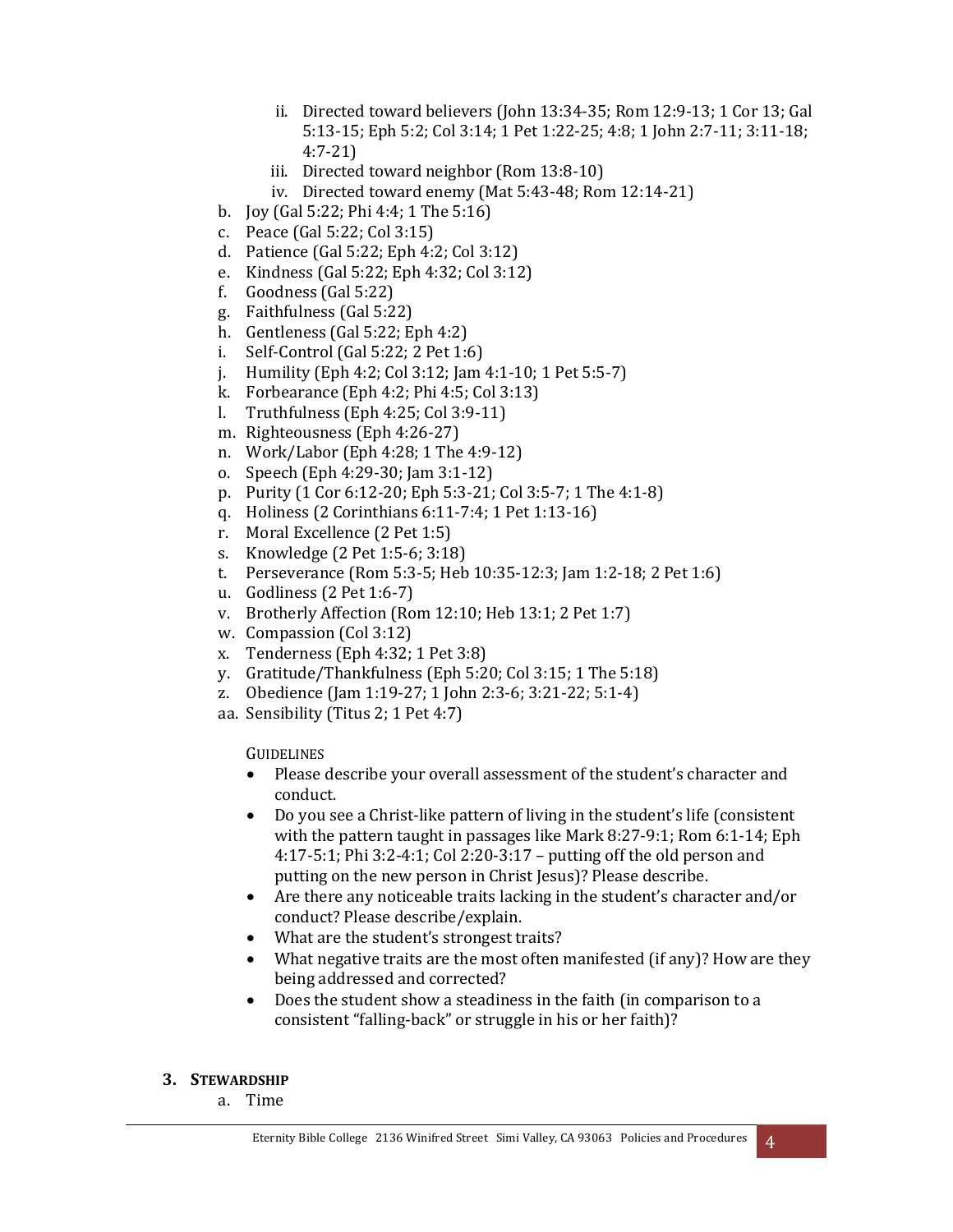- b. Finances
	- i. Work (Eph  $4:28$ ; 1 The  $4:9-12$ ; 2 The  $3:6-18$ )
	- ii. Budget
	- iii. Giving
	- iv. Debt
- c. Abilities/Gifts

#### **GUIDELINES**

- Does the student pursue storing-up treasures in heaven (Mat 6:19-34)?
- View of material possessions (Mat  $6:19-34$ ; 1 Tim  $6:6-10, 17$ )
- Use of material possessions (Luke 16)
- Contentment with material possessions (Mat 6:19-34; Phi 4:10-20; 1 Tim  $6:6-10, 17$
- Provision of material possessions  $(work)$
- Stewardship of other items  $-$  time (schedule), chores (living with a family), etc.
- Use of abilities for the glory of God, not for personal gain

#### **4. SUBMISSION**

- a. To Local Church Leadership  $(1$  The  $5:12-13$ ; 1 Peter  $5:5$ ; cf. 1 Cor 1-4)
- b. To Fellow Believers (Eph 5:21)
- c. To Government (Rom 13:1-7; 1 Pet 2:13-17; Titus 3:1-7)
- d. To Employer (Eph 6:5-9; Col 4:1; 1 Pet 2:18-25)
- e. To Household Relationships (spouse, roommates, etc)(Eph 5:22-33; 6:1-4)

## **GUIDELINES**

• Please describe their attitude toward the leadership of the church.

## **5. SERVICE (IMPLEMENTATION OF LEARNING)**

- a. Conformity to the Leadership's Example, Teaching, and Direction
- b. Care and Concern
- c. Hospitality (Rom 12:13)
- d. Cultural Awareness and Sensitivity (Rom  $14:1-15:13$ ; 1 Cor  $8:1-11:1$ )

#### **GUIDELINES**

- Please describe their attitude toward other cultures and ethnic groups.
- Are they open to learning new things and new ways of doing things?

## **6. RELATIONSHIPS**

- a. With Roommates (as applicable)
- b. With Spouse and/or Children (as applicable)
- c. Toward Outsiders  $\left[$  Col 4:5-6; 1 The 4:9-12)

#### **GUIDELINES**

- Do you observe any areas of concern in any relationships?
- What strengths do you see in these relationships?